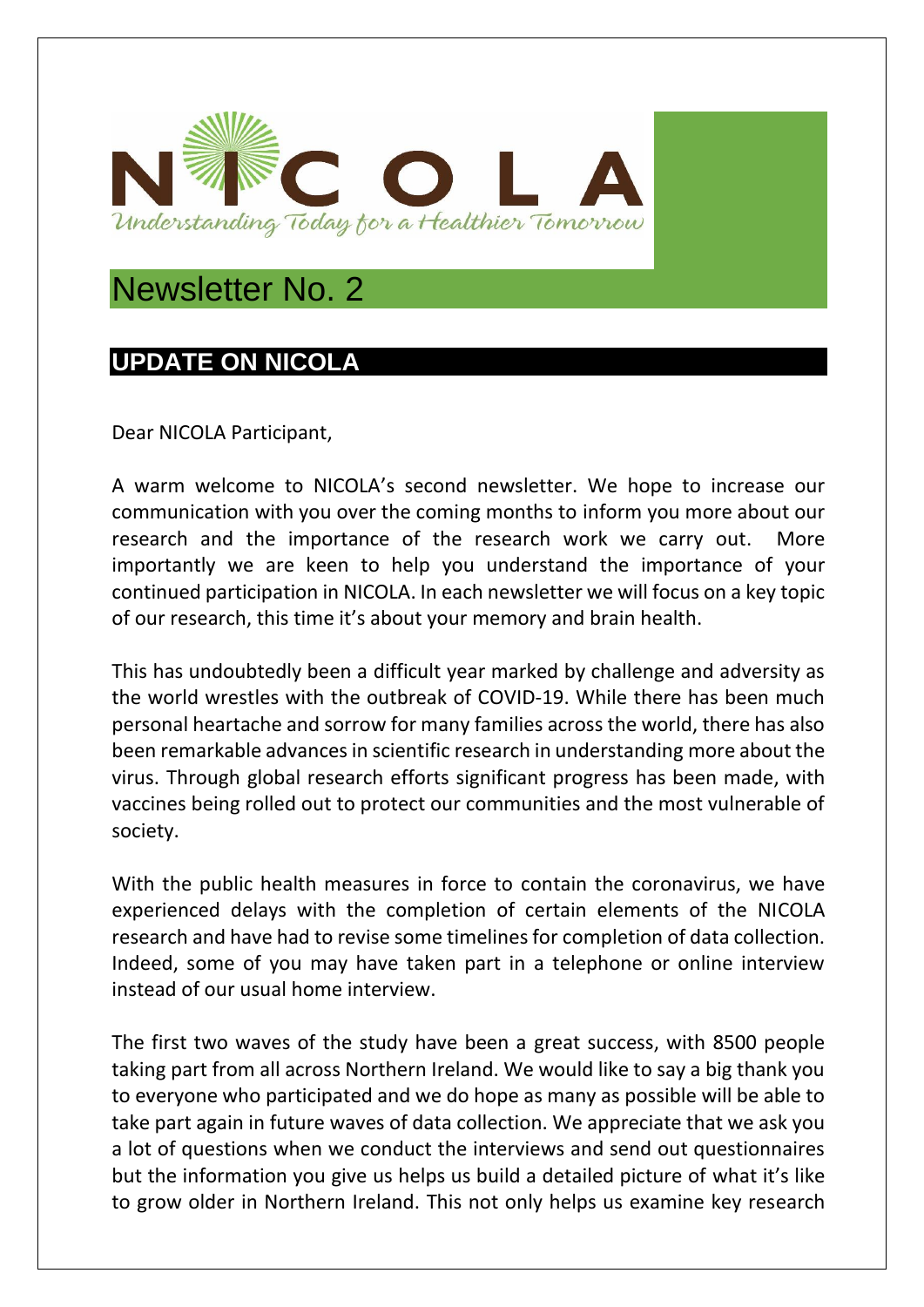topics but importantly it is used by policy makers in government, by charities and voluntary organisations, and by researchers, not only in this country, but throughout the world. This is important particularly as life expectancy continues to rise.

Earlier this year we also sent you a COVID-19 questionnaire for completion. The information you provide in this questionnaire is critical for understanding the impact of COVID on your life, your health and your wellbeing. It will give health authorities, policymakers, researchers, and the general public valuable insight into the effects of the pandemic and identify gaps in services for older adults in Northern Ireland in response to the impact of COVID-19.

The particular value and uniqueness of NICOLA is that we collect information from the same people over the years. This helps us get a much better understanding of how the experience of ageing changes over time.

Within NICOLA we have hope for the future. Our aim is to see the continued growth of NICOLA through your ongoing help and support. On behalf of the NICOLA team, I would like to thank you sincerely for your ongoing support and the time that you have devoted to NICOLA over the past few years and I trust that we can count on your continued support as we move forward through 2021 and beyond.

We hope you find this Newsletter informative and enjoyable reading.

Wishing you all well.

Professor Frank Kee Scientific Director of NICOLA, Centre for Public Health Queen's University Belfast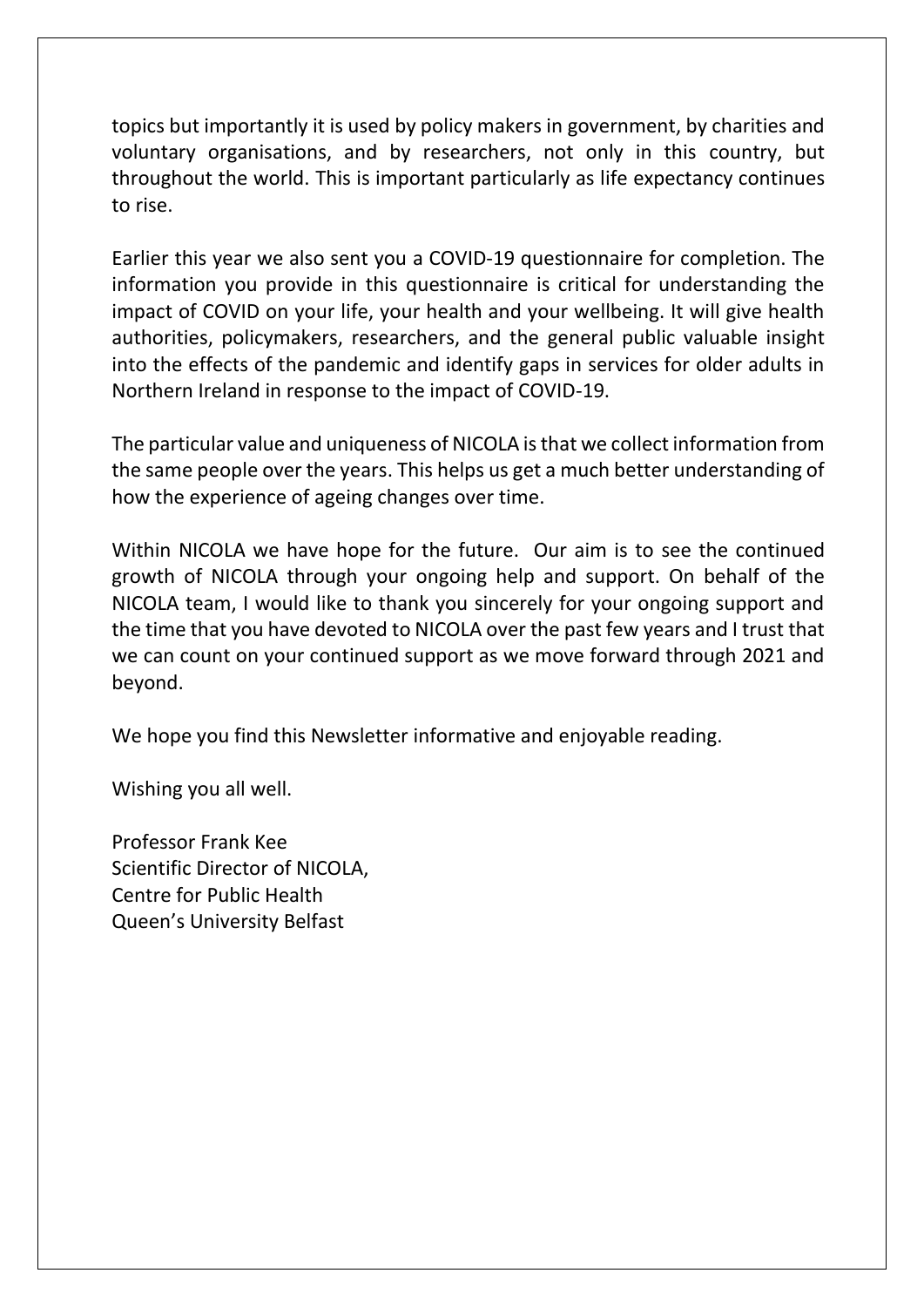# **About NICOLA**

We are interested in different aspects of the lives of older adults such as health, social, lifestyle, and financial situations and how these factors interact with each other and affect health and wellbeing as we get older.

# *NICOLA is the… Northern Ireland Cohort for the Longitudinal Study of Ageing*

## *Some facts about NICOLA*

- ❖ NICOLA is N.Ireland's largest public health cohort study
- ❖ Approx. 8500 men and women aged 50 years and over from across N.Ireland are taking part
- ❖ The study explores why and how social, economic and biological factors are changing the lives of older people and impacting on health and wellbeing
	- ❖ Longitudinal: this simply means that we carry out repeated measures every few years: interviews every 2-3 years, health assessment every 4-5 years
		- ❖ The purpose of NICOLA is to provide evidence based research on ageing in N.Ireland
- ❖ We draw on expertise from across various academic disciplines to examine what's important. These include experts from medical and health sciences, economics, management, social sciences, architecture and psychology

*"Understanding today for a healthier tomorrow ..."*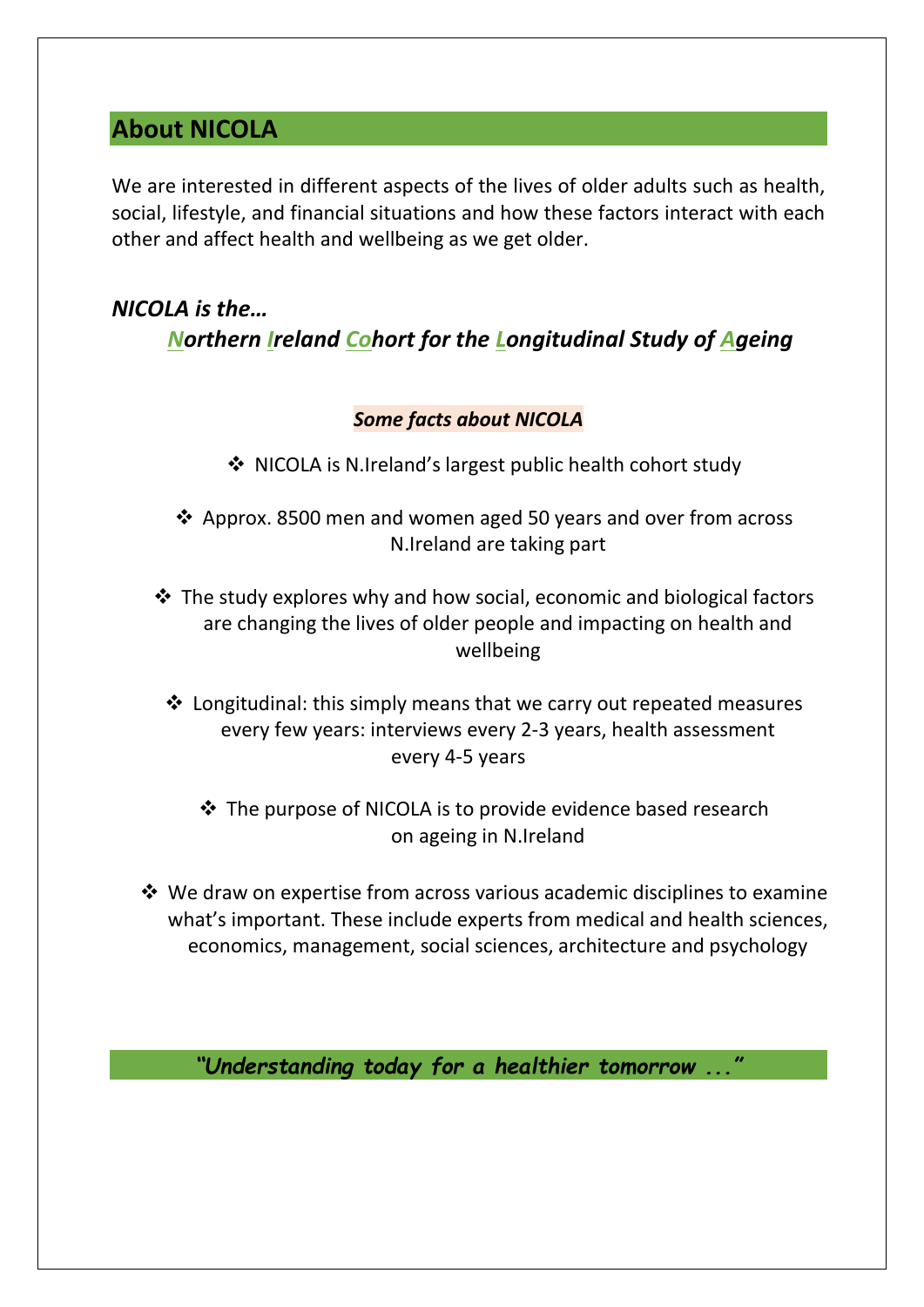## *Some key findings from NICOLA*

Waves 1 and 2 of the study (undertaken prior to COVID) are now complete. Here are some interesting things that we have found out so far.

- 8478 participants took part in Wave 1 with more than 6000 also taking part in Wave 2.
- The age of participants ranges from 50 years to 95 years, with just over half (51%) aged between 50 and 64 years.

## **Health and healthcare utilisation**

- Over one third of participants reported having a limiting long term illness, which increased with age
- Just over half of respondents reported having very good or excellent mental health; there were higher levels of poor mental health in the 50-64 year old age group and in lower socio-economic groups
- Married or cohabiting older adults reported the best health
- 18% reported falling 1-5 times in the past year
- Living alone was associated with poorer reported health outcomes than those living with others
- Those living in the most rural areas reported better health than those in more populated areas
- A large majority (80%) had visited their GP at least once in the past year
- Participants reporting the highest use of GP and hospital services were more likely to:
	- self-report their health as poor
	- have difficulties with activities of daily living and/or have a limiting long term illness
	- **■** live alone
	- live in the most socially deprived areas
	- be experiencing loneliness

## **Social connectedness and engagement**

- One in four of NICOLA participants were living alone, and this increased with age
- A quarter of participants reported caring for family, friends, neighbours, or others with long-term physical or mental ill health, disability, or problems related to old age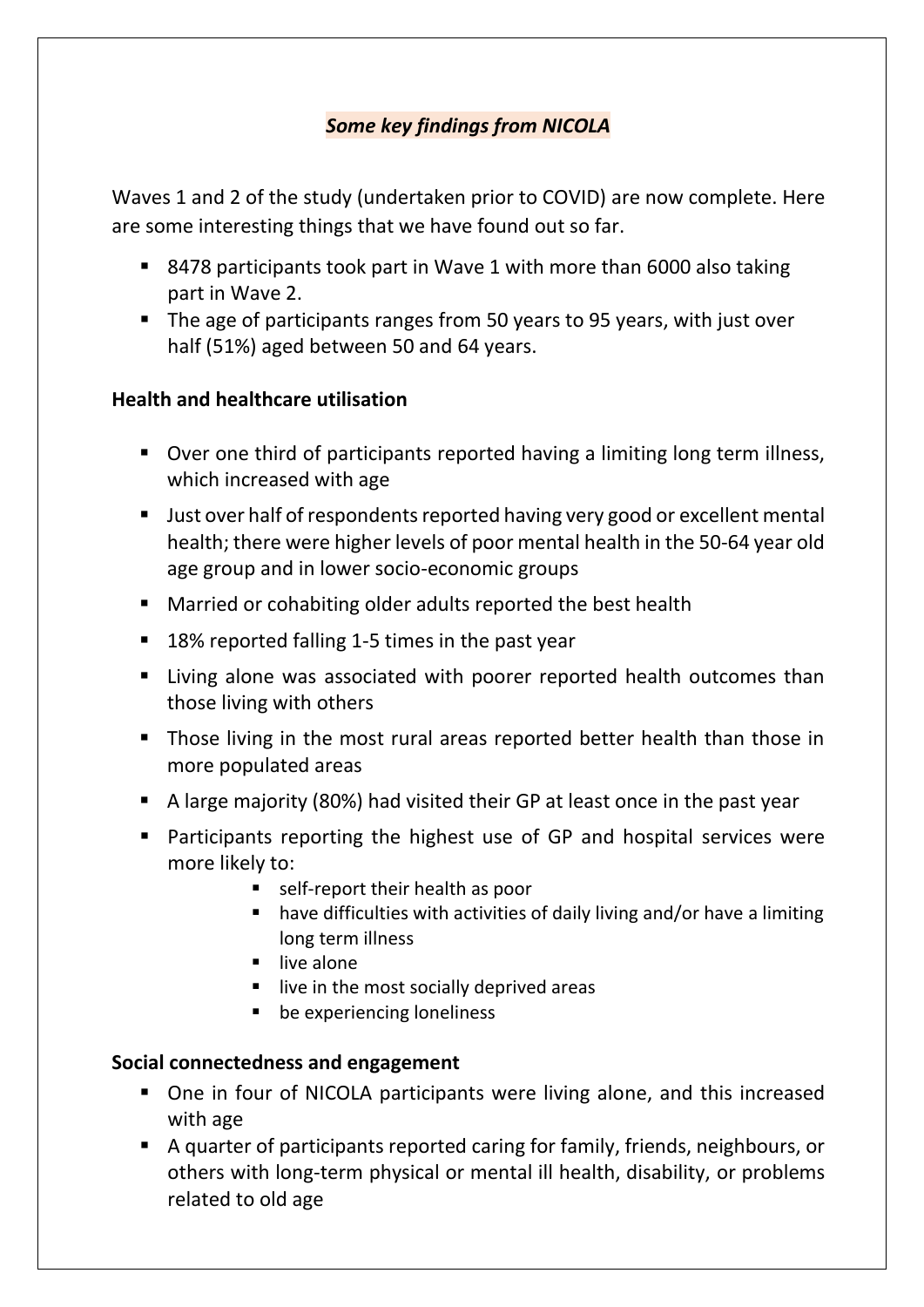- Social engagement of participants was evident, with 39% involved in activity groups, and 18% involved in voluntary or charitable work. This was particularly apparent in those who were married or co-habiting, better educated and living in the least deprived areas. Telephone contact was also considered important, with 79% phoning relatives and 63% phoning friends each week
- Living alone was twice as common in the most deprived areas compared to the least deprived areas, and three times as common in urban areas compared to rural areas.
- 18% of older adults experienced loneliness (17% men, 19% women)
- Feelings of loneliness were more evident among the 50-64 year olds
- Loneliness was also higher among:
	- those living alone
	- permanently sick/disabled *versus* retired or in work
	- poor self-reported health
	- most deprived

## **Health behaviours**

- Just under two thirds (61%) of participants reported that they drank alcohol on a regular basis, of which almost 1 in 3 (31%) consumed more than the recommended 14 units/week.
- 17% of participants reported being current smokers; the highest rates of smoking were in those who were single, younger, living in urban areas and/or the most deprived areas, and had the lowest educational levels.
- Just over half (57%) reported undertaking the recommended 150 minutes or more of physical activity per week.
- **E** Low levels of physical activity were evident among women, and in participants who were older, single, living alone, had low levels of education, or living in areas of social deprivation.
- A large number of undiagnosed eye conditions were discovered in participants during the health assessment which suggests that older adults are not attending their optician for eye examinations as frequently as recommended.
- Hearing loss became more evident in the 70+ age group. Hearing aids can improve several aspects of life that have been compromised by hearing loss. However, despite the availability of hearing aids and major technical progress in the last decade, uptake of hearing aids is poor and only a relatively small proportion of adults with hearing impairment seek help for their hearing problems and use hearing aids.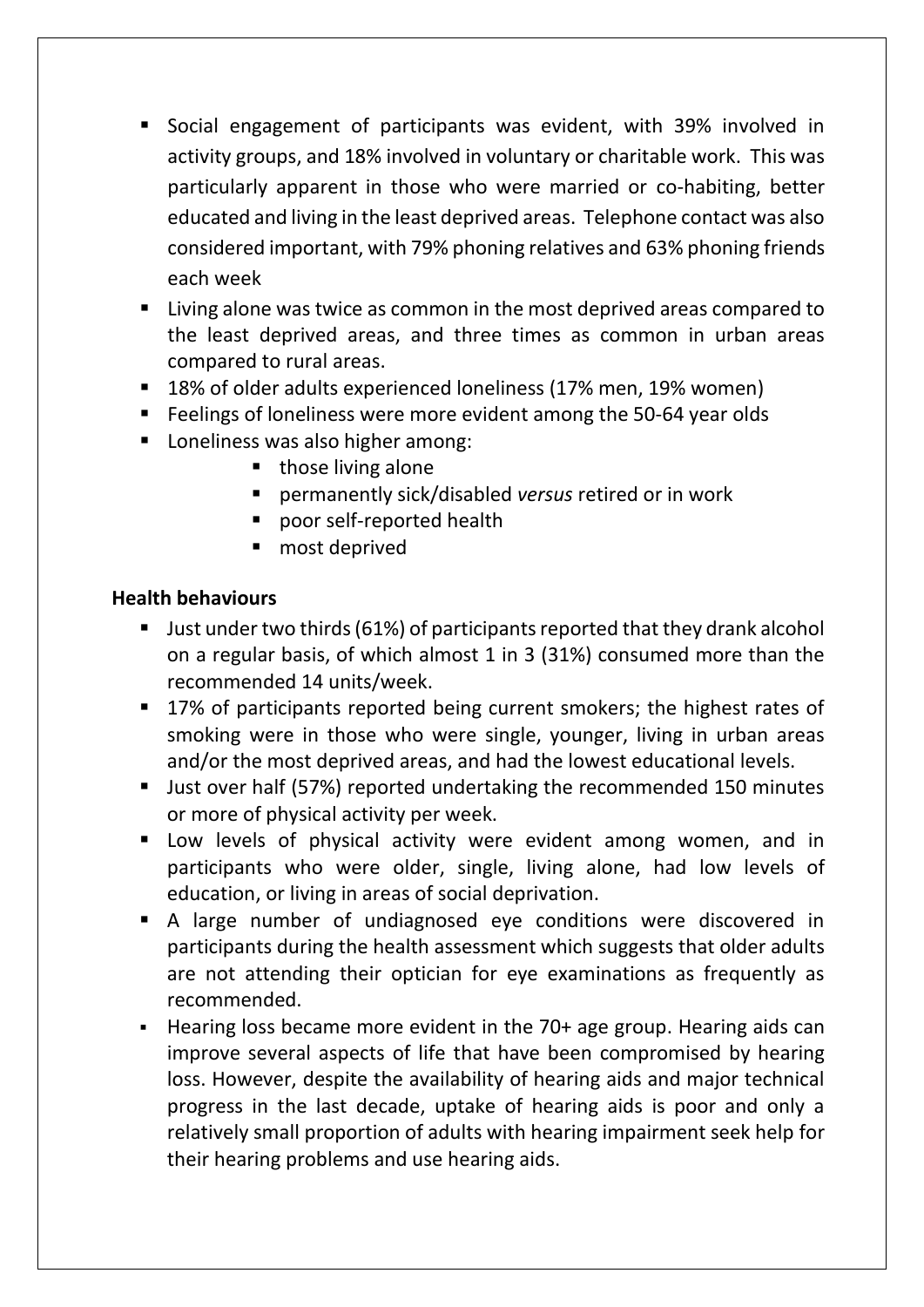- The majority of older adults performed well on the cognitive (memory) tests.
- Increasing age was associated with poorer cognitive performance. Cognitive performance refers to your ability to perform well in the memory tests which were conducted during the health assessment. For example, your ability to draw a cube correctly, being able to recall five words, naming animals correctly, counting backwards from 100 subtracting seven each time.
- Cognitive performance depended on level of education, marital status and level of deprivation. Participants with third level education, married and from less deprived areas tended to perform better in the cognitive tests compared to the comparison groups.
- Overall mental wellbeing was high in older adults although this varied according to age, marital status, education, level of deprivation and region.
- 18% of older adults showed signs of depression, with females reporting higher rates of depressive symptoms compared to males.

This is just a snapshot of some of our findings. There will be a lot more findings to follow in future newsletters. It's also worth checking the News Section on the NICOLA website where you will find out about some of our more in depth research findings from the data collected in NICOLA.

<https://nicola.qub.ac.uk/sites/NICOLA/News/>

# **NICOLA – Around the World**

**NICOLA isn't just about ageing in N.Ireland. NICOLA is part of a much larger worldwide group of studies of ageing.**

NICOLA is part of a worldwide network of ageing studies monitoring the experiences of people aged 50 and over



around the world. In the Republic of Ireland a similar study called TILDA (**T**he **I**rish **L**ongitudinal Stu**d**y of **A**geing) is taking place, in England a study named ELSA (the **E**nglish **L**ongitudinal **S**tudy of **A**geing) is being conducted and Scotland have aptly named their study HAGIS (Healthy Ageing in Scotland). Further afield, similar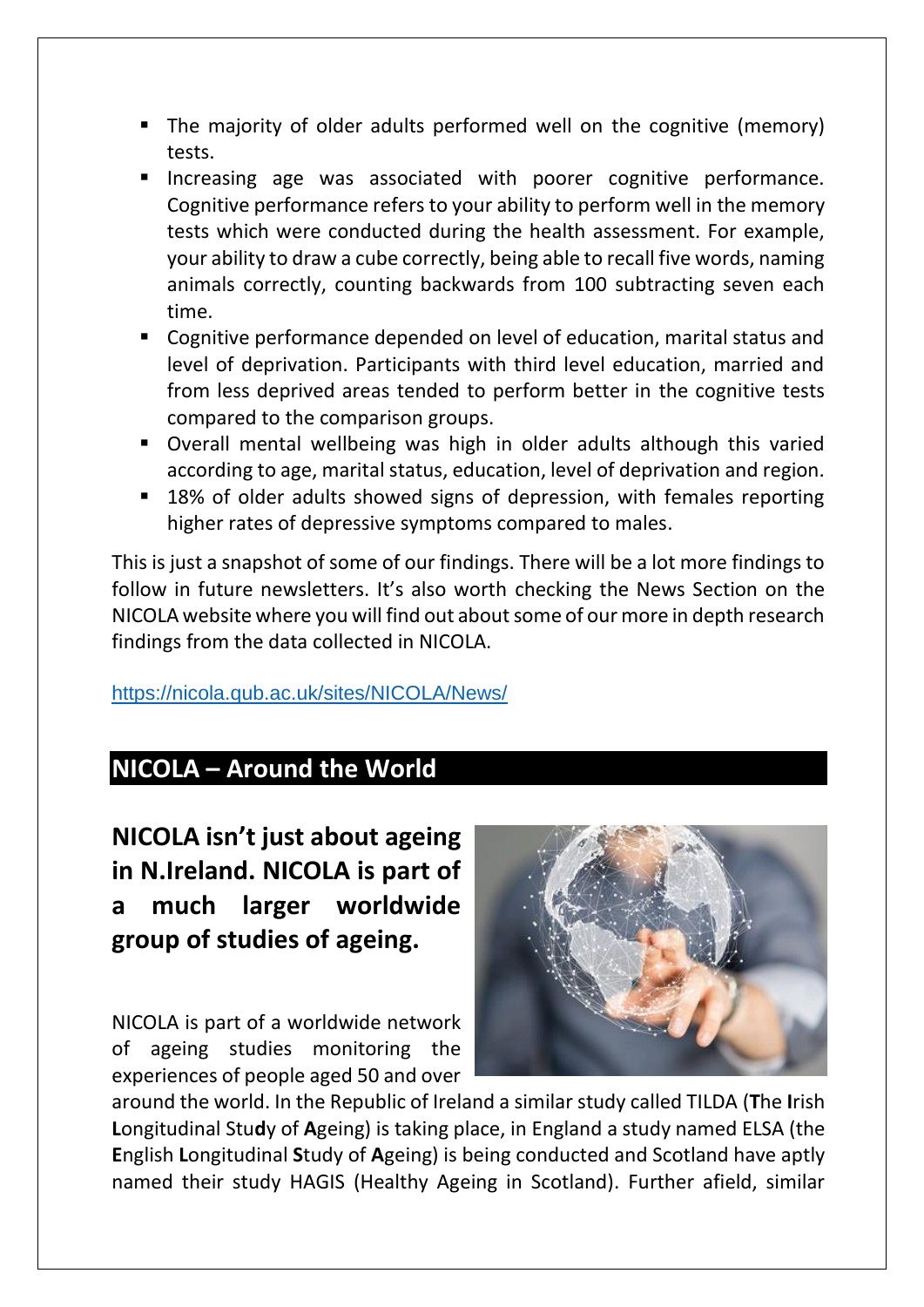studies are taking place in America, China, Korea, Mexico, Japan, Brazil, India and Costa Rica, and numerous other European countries.

Team meetings are held regularly between the studies to discuss current findings and future developments and also to discuss the best ways of capturing data that will be relevant to ageing research and the population. A key challenge is making sure that what we ask you in the questionnaires is useful for each country but that can also be compared internationally. We are trying to make sure that whenever possible these studies measure things in the same ways. That helps us to compare the results of NICOLA with those from other countries and allows us to see how the health and wellbeing of people in N.Ireland compares.

## **Become a NICOLA representative**

Would you be interested in becoming a volunteer for NICOLA? This is a valuable role which would involve you helping the NICOLA research team in a variety of ways. For example, you could be asked to provide input into the future content of NICOLA, you might be asked to give your opinion on research applications wishing to access NICOLA data or you could be invited to participant panel days to find out more about the findings of NICOLA. These are just a few of the ways in which you could help us.

To express an interest in becoming part of this study panel, please phone Charlotte Neville on 07714 852310 or Angie Scott 07570 981020 OR email us at [nicola-research@qub.ac.uk](mailto:nicola-research@qub.ac.uk) OR write to us at:

NICOLA study, Centre for Public Health, Grosvenor Road, Belfast, BT12 6BJ

# **Tell us your NICOLA story**

We would love to hear from NICOLA participants. We are keen to find out more about your lives and your experience of taking part in the study. We would like to feature some of you in future communications about the study, with a short interview and maybe a photo if you are happy with this.

To express an interest in telling your story, please email us at [nicola-research@qub.ac.uk](mailto:nicola-research@qub.ac.uk) or write to us at:

> NICOLA study, Centre for Public Health, Grosvenor Road, Belfast, BT12 6BJ

We're keen to hear from participants of all ages, from all backgrounds, to illustrate the range of experiences that NICOLA covers.

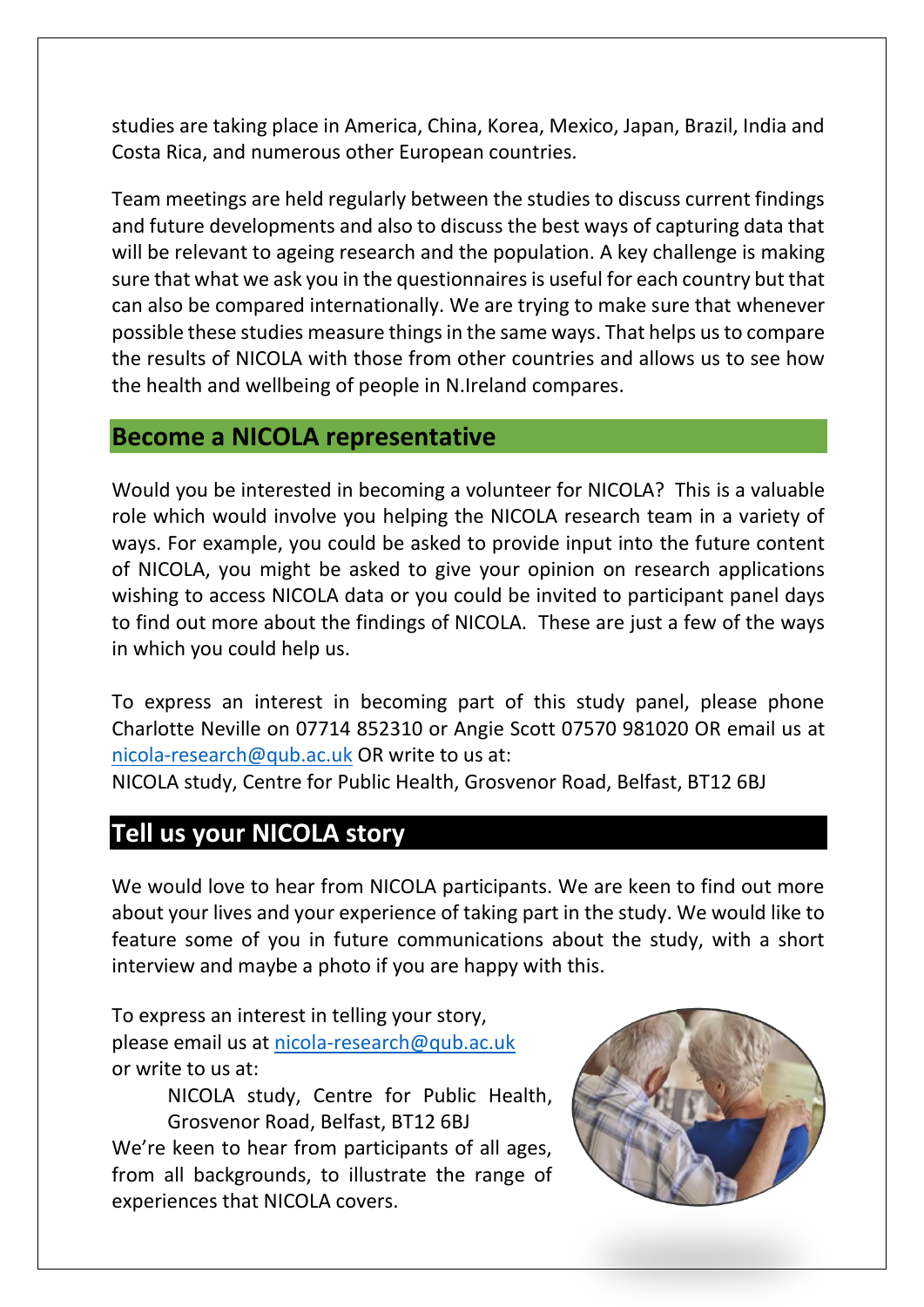# **Meet the Researcher**

You have provided us with so much information to date that we thought we would share a little more about us and the work we are currently undertaking. In each newsletter we are going to feature some of our core researchers and academics who are using your data to advance ageing research. You will get to know more about their interests and how they are using your data.

This month we feature **Professor Bernadette McGuinness**, a Consultant Geriatrician in the Belfast Health & Social Care Trust. In this interview, we catch up with Prof. McGuinness to find out more about her work, including the highlights and challenges and to help us understand more about the differences between cognitive impairment and Alzheimer's disease. We will also ask her about



ongoing research into cognitive decline in the NICOLA study.

### **1. Tell us a little bit about yourself?**

*I am a Consultant Geriatrician in the Belfast Health & Social Care Trust and a Clinical Professor in Queen's University Belfast. I lead weekly memory clinics as part of my clinical job and we assess and treat people with a variety of cognitive complaints. I also lead several research studies investigating the role of inflammation in Alzheimer's disease pathology, the use of big data in dementia research and I am also interested in the prevalence of cognitive impairment and the factors associated with cognitive impairment and dementia within NICOLA.*

**2. Many people are familiar with Alzheimer's disease but perhaps more so with the advanced stages of the disease. As a Geriatrician you would see patients in the earlier stages of Alzheimer's disease – what are the typical symptoms that patients would have?** 

*Many patients present with short term memory problems so they have difficulty remembering what happened recently. Long term memory is usually preserved in the early stages of Alzheimer's disease. Patients may also be repetitive, have difficulty with word finding, names and*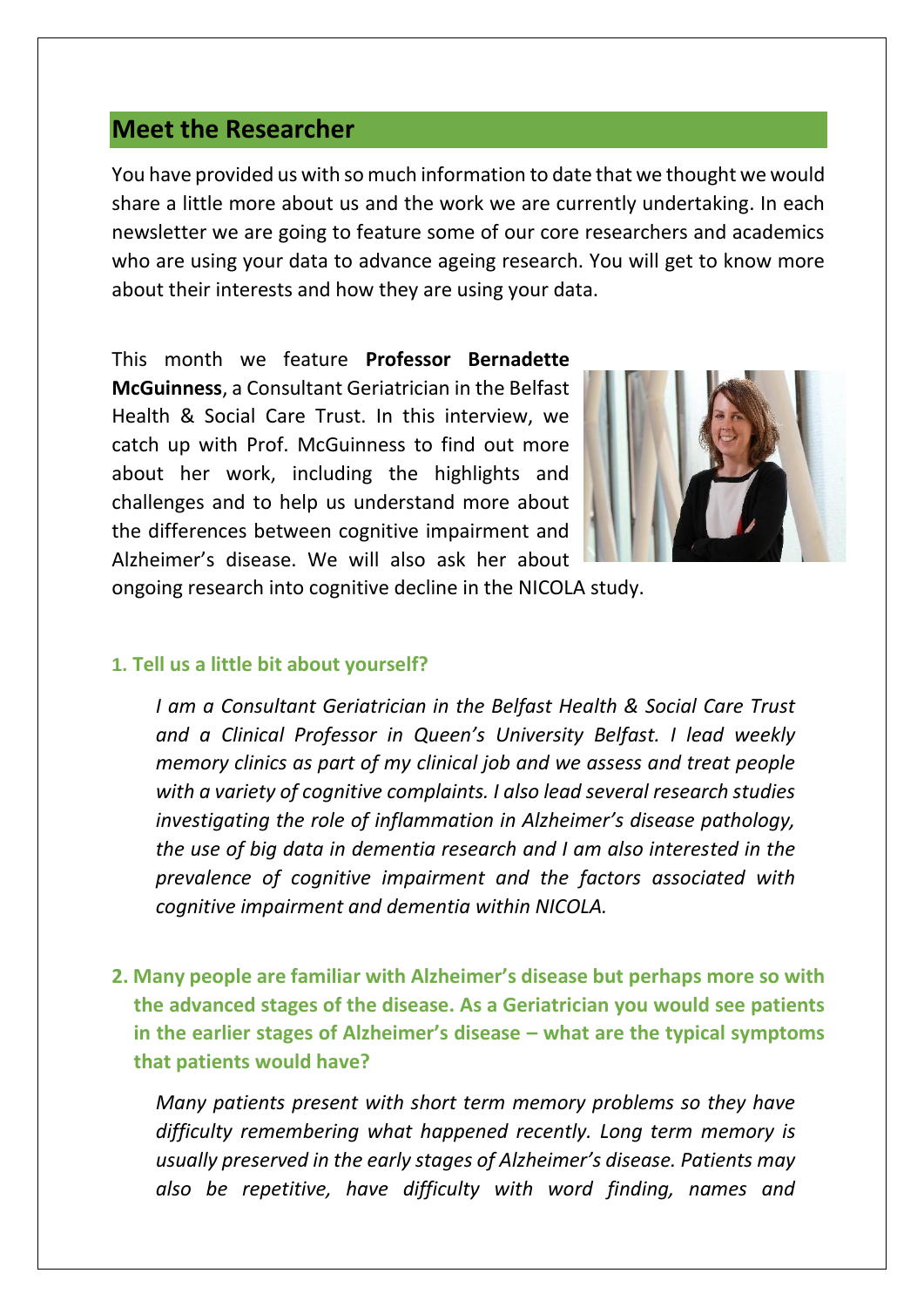*navigation. Often patients also feel anxious about their memory or can have apathy. It is important to remember that most people lose some cognitive capacity (brain power) as they age but usually this does not signal the onset of a condition like Alzheimer's disease.*

## **3. Is it difficult to diagnose Alzheimer's disease compared to other memory related problems?**

*All dementia diagnoses can be tricky. The history from a patient and their relatives is usually one where there is a gradual, subtle onset and progression of symptoms rather than a rapid onset and stepwise deterioration (this is where symptoms stay the same for a while and then suddenly get worse) that can happen with vascular disease for example. Patients may present with memory problems for a variety of reasons such as depression, anxiety, side effects from medication so the history from the patient and a family member are very important to enable us to tease out what exactly is happening. The diagnosis is a clinical one so in addition to the history we look at medications, physical signs, cognitive test results, neuroimaging results and blood results and we make an informed decision based on all these parameters.*

## **4. Are there any treatments available to people with early stage Alzheimer's?**

*There are treatments available that help with the symptoms of Alzheimer's disease but unfortunately there is no cure. Nevertheless, we know that adopting healthy lifestyles (optimal nutrition, exercise, weight management, not smoking and control of risk factors such as high blood pressure) can prevent or delay the onset of conditions like Alzheimer's disease.* 

*Social support for both the patient and the carer is very important and we encourage patients to keep as mentally and physically active as possible.*

#### **5. What is the prognosis following early diagnosis?**

*This varies a lot and depends heavily on other health issues a person may have. Some people can progress very slowly and really improve with drugs and support, whereas others may deteriorate much quicker.*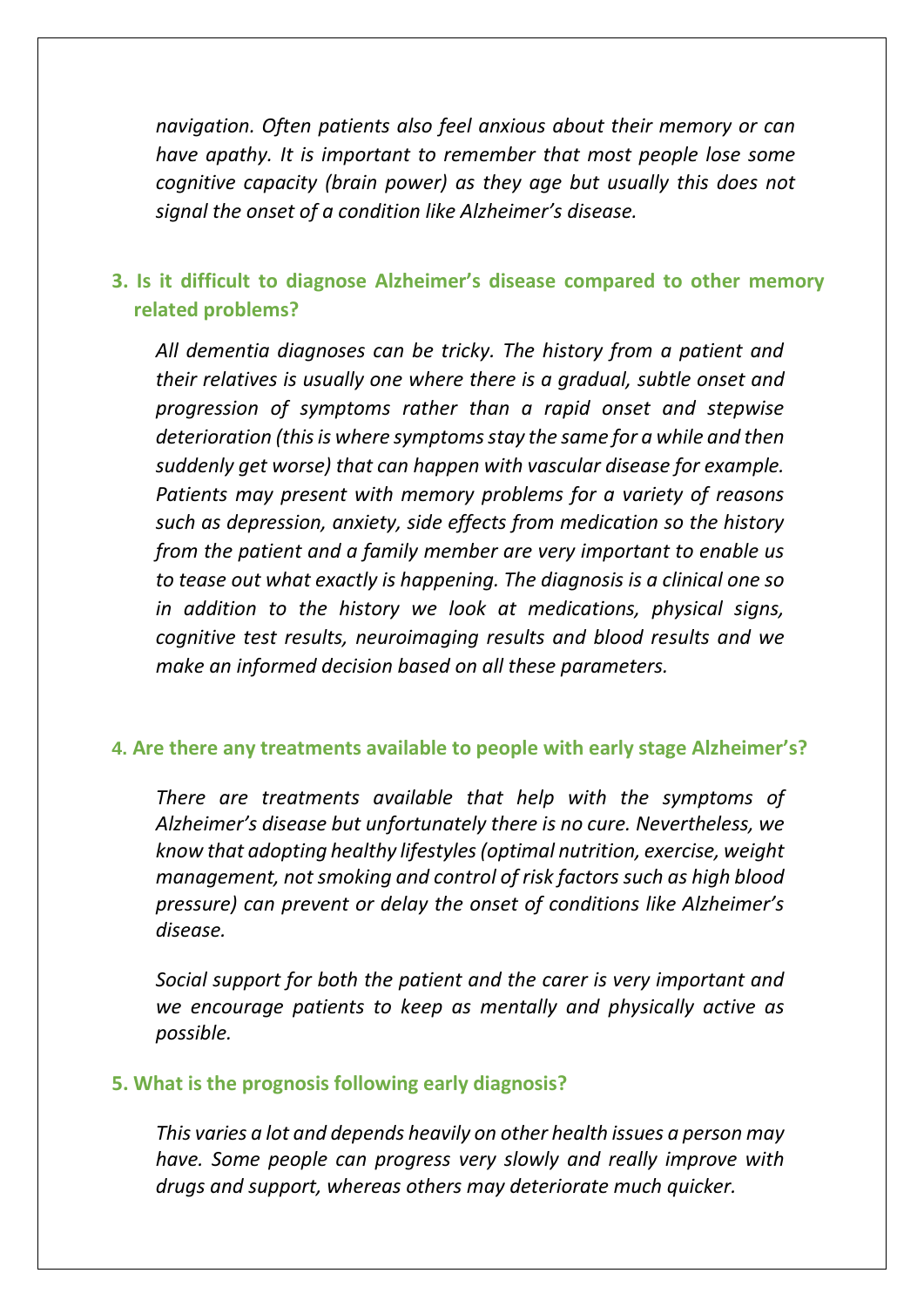#### **6. What is your role in NICOLA?**

*I am Clinical Lead in NICOLA so I had oversight of the health assessment in Wave 1 and liaised regularly with the research team carrying out the health assessments. I am also leading two large research studies funded by the National Institute of Health in USA and the Economic & Social Research Council in the UK. We are investigating cognitive health in detail in 1000 NICOLA participants age 65 years and over and examining how the built environment and factors such as soil and noise pollution can impact upon brain health.*

#### **7. Have you found out anything interesting from the cognitive data in NICOLA?**

*From the tests carried out during the health assessment in Wave 1 we have found that most NICOLA participants performed well on cognitive tests. Increasing age was associated with poorer cognitive performance. Cognitive performance depended on level of education, marital status and level of deprivation. Those with third level education, those who were married and from less deprived areas tended to perform better in cognitive tests compared to the comparison groups.* 

#### **8. Is there anything you can do to help your memory as you get older?**

*There is increasing evidence that up to 40% of the risk for dementia is modifiable. We can all help our brain health by eating healthily, not smoking, taking part in regular physical exercise, maintaining a healthy weight, keeping mentally active and socially active. It is important to get our vision and hearing checked regularly and wear hearing aids/glasses as required. There is increasing evidence that avoiding air pollution and excess alcohol are also important along with adequate treatment of diabetes and depression. We should try our best to adhere to the mantra 'what is good for your heart is good for your brain'.* 

*For more information about Alzheimer's disease, and how to access support, take a look at the Alzheimer's Society website <https://www.alzheimers.org.uk/> and Dementia NI <https://www.dementiani.org/>*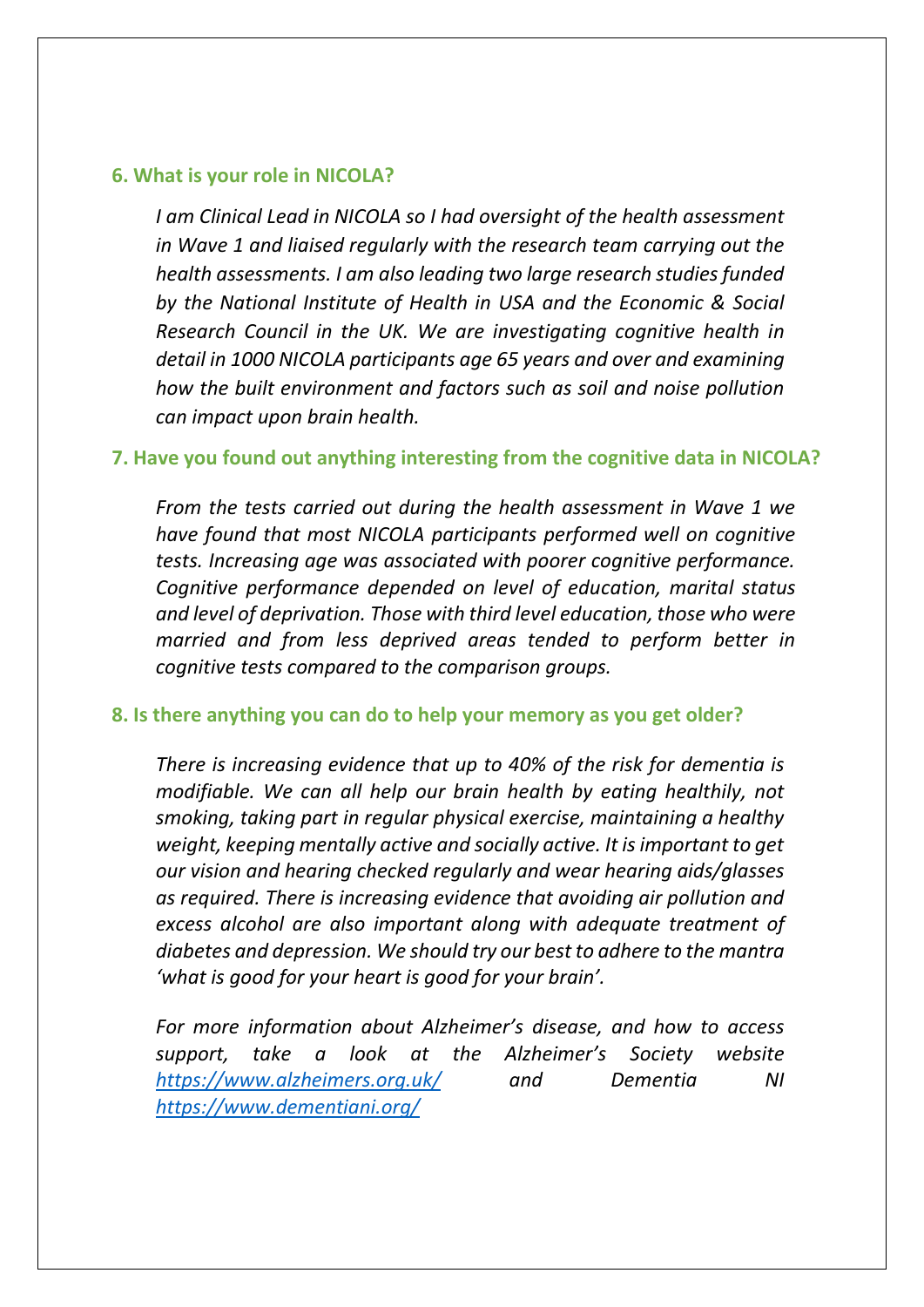# **What stage is NICOLA at ?**

NICOLA continues to grow!

NICOLA is proving to be an invaluable resource for understanding what it means to be an older person in N.Ireland, and is providing a rich data source for researchers and policymakers alike.

NICOLA Wave 1 has been completed and Wave 2 has been underway for the past 2 years. Plans are currently being prepared for a third wave of data collection. This will hopefully include a short home based health assessment…..keep an eye out for further information.



This additional data will not only enhance this resource further by enabling the study of changes in key outcomes over time, but will also introduce new topics such as the use and efficiency of publicly funded health and social care services, housing and transport needs. We anticipate further reports from Waves 1 and 2, as well as bespoke reports on specific age-related topics.

In the words of NICOLA's former Principal Investigator, Professor Ian Young *"NICOLA will help us change the way we live for the better and those participating in the study will leave a tangible legacy for future generations."*

# **What Next ?**

**Memory Matters in NICOLA !** 

**In the next few months, all NICOLA participants who are aged 65 years old and over will also be receiving a letter inviting them to participate in the NICOLA 65+ Memory and Thinking Study.** 

The number of people worldwide living with dementia and cognitive impairment is increasing, mainly due to people living longer. It is therefore important for researchers to gather much needed data to try and understand who is more likely to develop cognitive ill-health, such as dementia, and what may have caused them to develop it.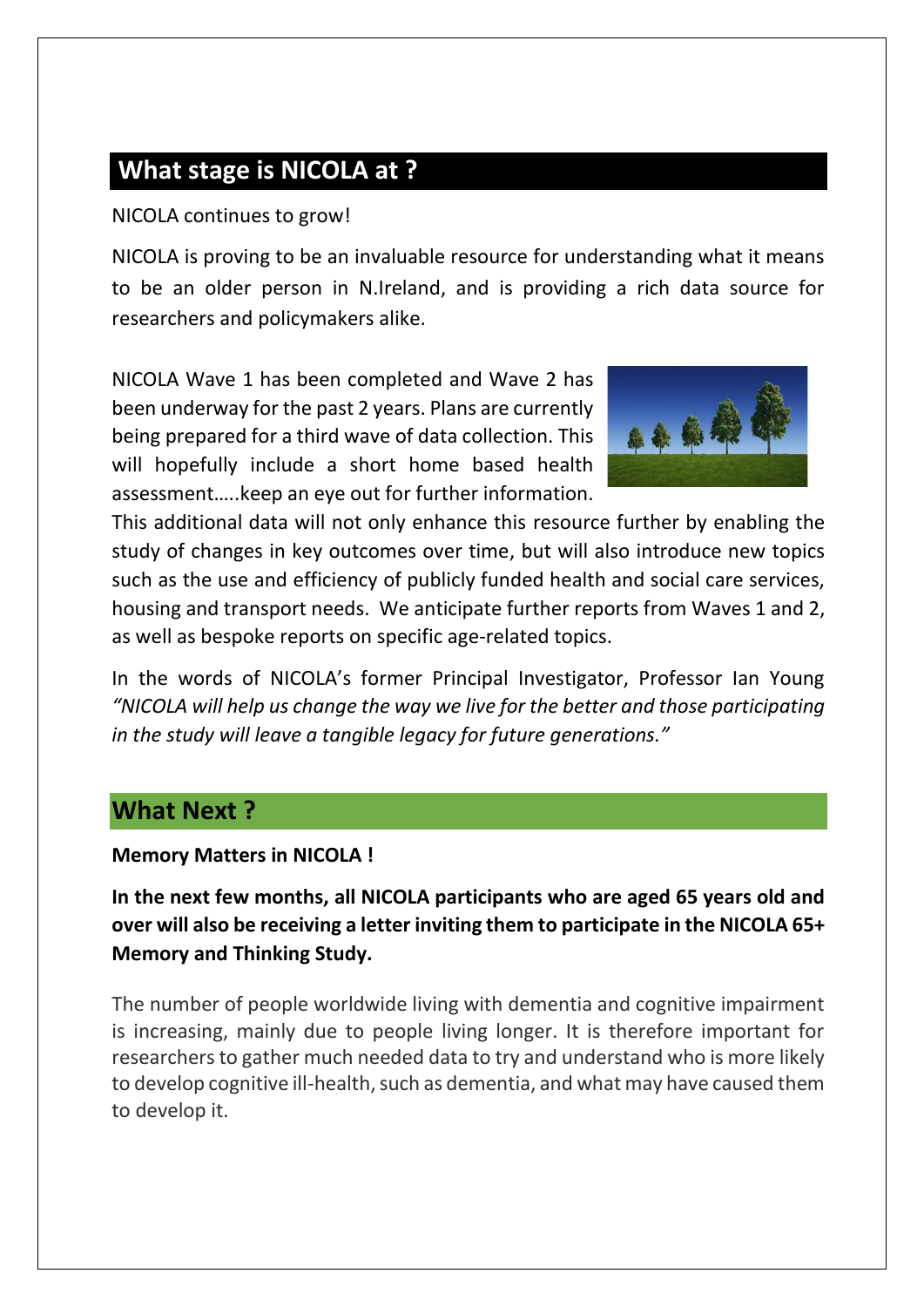The NICOLA 65+ Memory and Thinking Study aims to investigate dementia risk in older adults. The study which is part of an international research collaboration funded by the National Institute on Ageing in the United States of America aims to produce data on cognition, mild cognitive impairment and dementia and will help us better understand healthy cognitive ageing and identify risk factors for cognitive decline. The study has already been conducted in the UK, US, Mexico, India, China, and South Africa.

Prof. Bernadette McGuinness, Consultant Geriatrician and Clinical Professor from the Centre for Public Health at Queen's, who is lead investigator on the NICOLA 65+ Memory and Thinking study, said: "This cross-national research project combining data from Northern Ireland and Ireland will lead to a better understanding of the differences in dementia prevalence and trends and will provide valuable information for population based research into population risk factors for dementia."

NICOLA has recently received ethical approval for the study, so we plan to roll it out within NICOLA in the autumn of 2021 in collaboration with colleagues working

on The Irish Longitudinal Study of Ageing (TILDA) in the Republic of Ireland. Keep an eye out for an invitation in the post asking you to join this important area of NICOLA research in 2021.

The NICOLA 65+ Memory and Thinking study will look at in-depth cognitive assessments of 1000 participants over 65 years old. The study



will involve a research nurse coming out to visit you at your home where they will carry out a range of cognitive tests to assess your memory. As part of the study we will be examining your levels of physical activity so we will also be inviting you to wear a device called an accelerometer. We will randomly select individuals to participate in this study.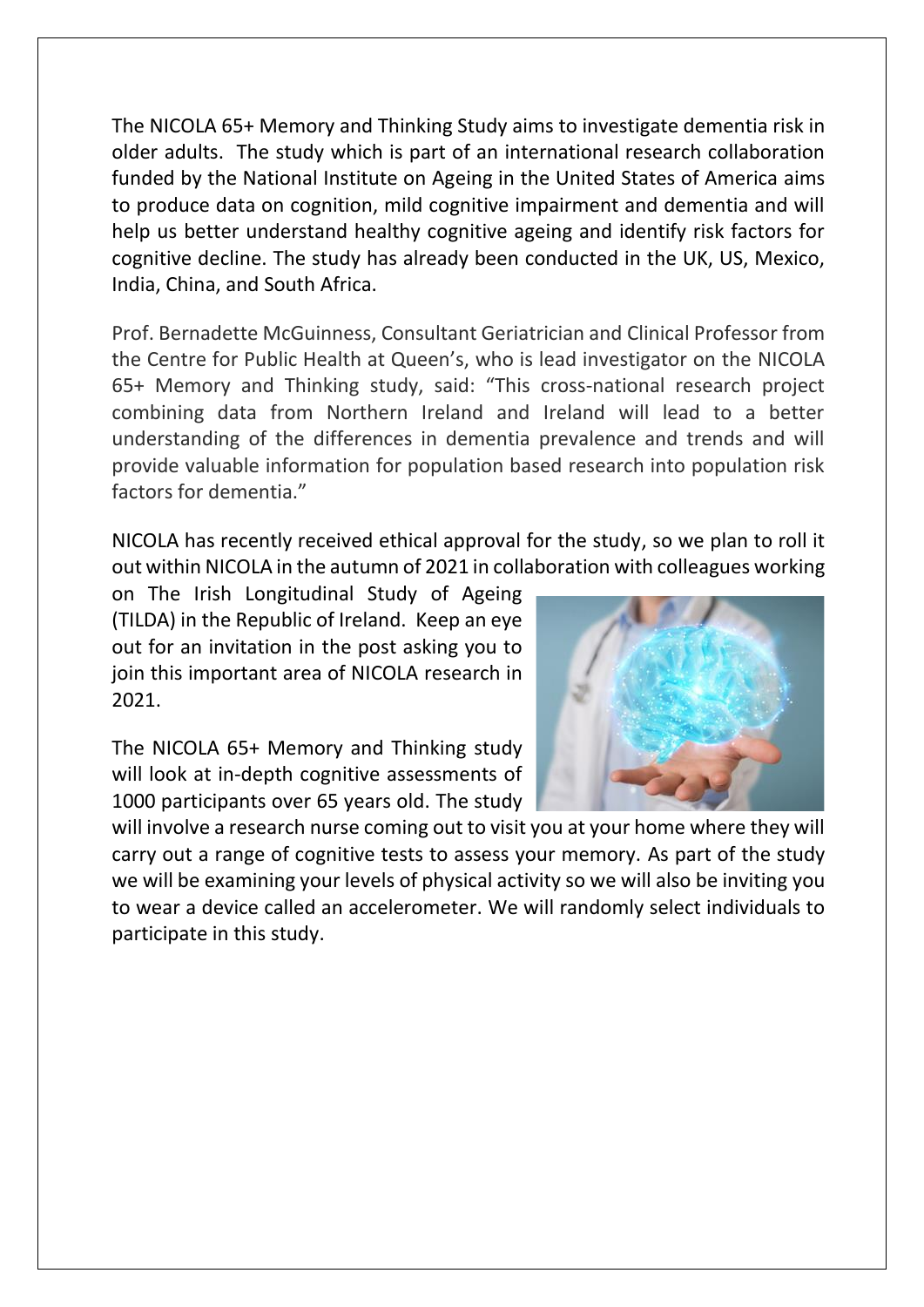# **Other research ?**

Apart from NICOLA, researchers within the Centre for Public Health at Queen's University Belfast are also conducting some other new research projects which will study the various factors affecting brain health as we age.

![](_page_12_Picture_2.jpeg)

One such study called the SPACE (Supportive

environments for Physical and social Activity, healthy ageing and CognitivE health) study, funded by UK Research and Innovation (UKRI) will look at how where we live affects dementia and brain health as we get older.

To do this, researchers will analyse anonymised cognitive data from NICOLA and link this to information about where you live, the amount of air pollution, the toxins in soil, or how walkable your neighbourhood is, and we will explore how different environmental factors relate to brain health.

Dr Ruth Hunter, Reader in Public Health from the Centre for Public Health at Queen's explains: "The complex social and physical environments where we live make some people more vulnerable than others to developing cognitive impairment. We do not yet know how these factors interact to make urban environments a problem for brain health, nor which are the best policies for promoting healthy ageing and brain health for our poorest communities. The SPACE project will provide evidence for policies and practices that provide supportive urban environments to promote healthy ageing, including promoting brain health."

# **Did you know?**

![](_page_12_Picture_8.jpeg)

You can find out a lot more about NICOLA from our website. Just click on the different sections to find out more about our research and news updates.

Did you know that NICOLA also has social media channels. Link into our twitter page **@NICOLA\_QUB**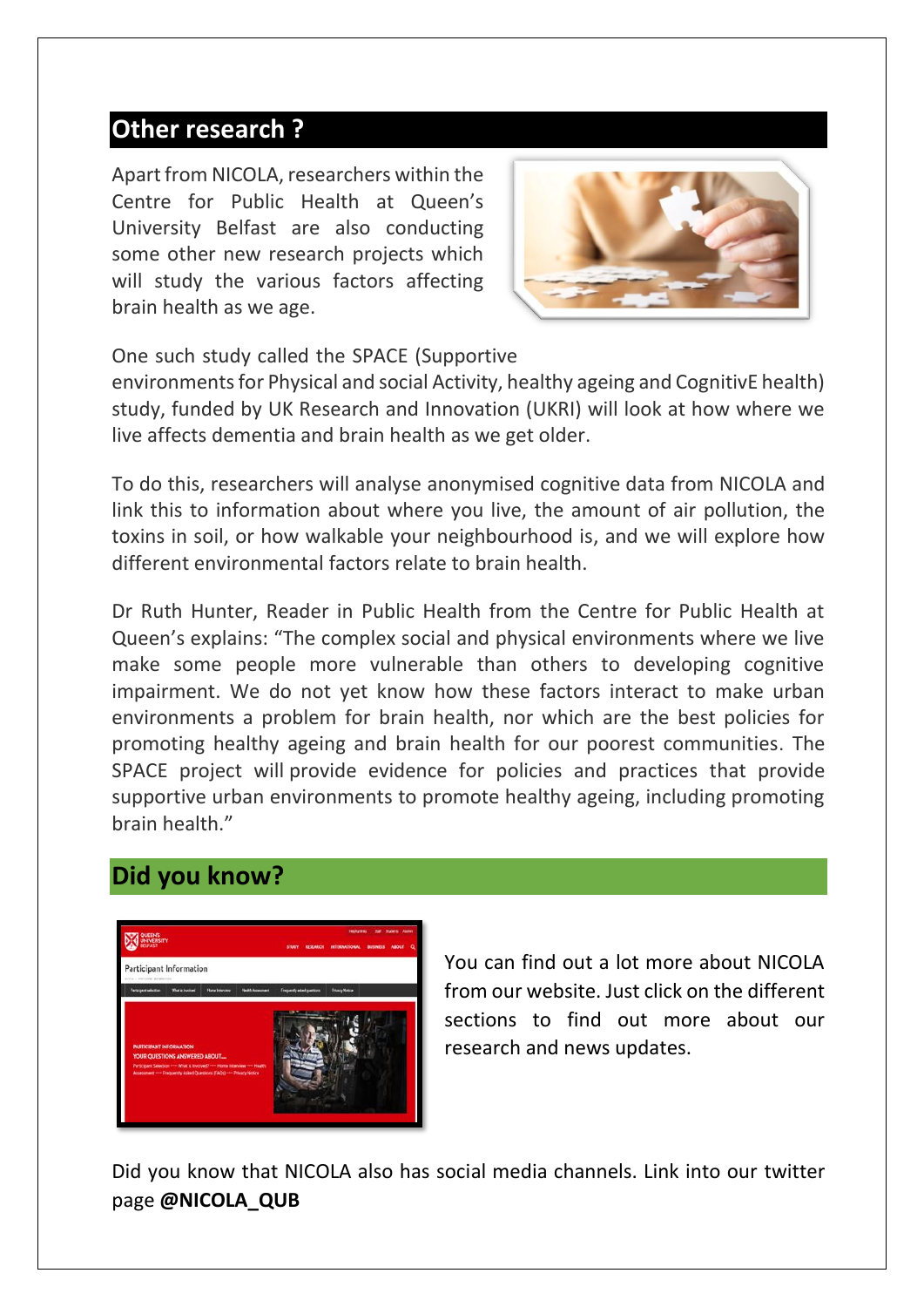# **Moving house or updating your contact details? Please let us know.**

![](_page_13_Picture_1.jpeg)

You are a valuable and irreplaceable member of NICOLA and we are very grateful for your continued support for the study  $-$  we can't do this valuable research without your continued participation!

## **KEEP IN TOUCH**

We are keen to make sure that you do not miss out on participating in the next part of NICOLA. If you have changed address, or will be away from your address for an extended period, please let us know by writing, phoning or emailing us. We also welcome any comments you may have on the study.

## **NICOLA CONTACT DETAILS**

**Phone:** 028 90 978926

**Email:** [nicola@qub.ac.uk](mailto:nicola@qub.ac.uk)

**Website:** [www.qub.ac.uk/sites/NICOLA/](http://www.qub.ac.uk/sites/NICOLA/)

**Write to:** The Northern Ireland Cohort for the Longitudinal Study of Ageing (NICOLA), Centre for Public Health, Queen's University Belfast, Grosvenor Road, Belfast, BT12 6BJ.